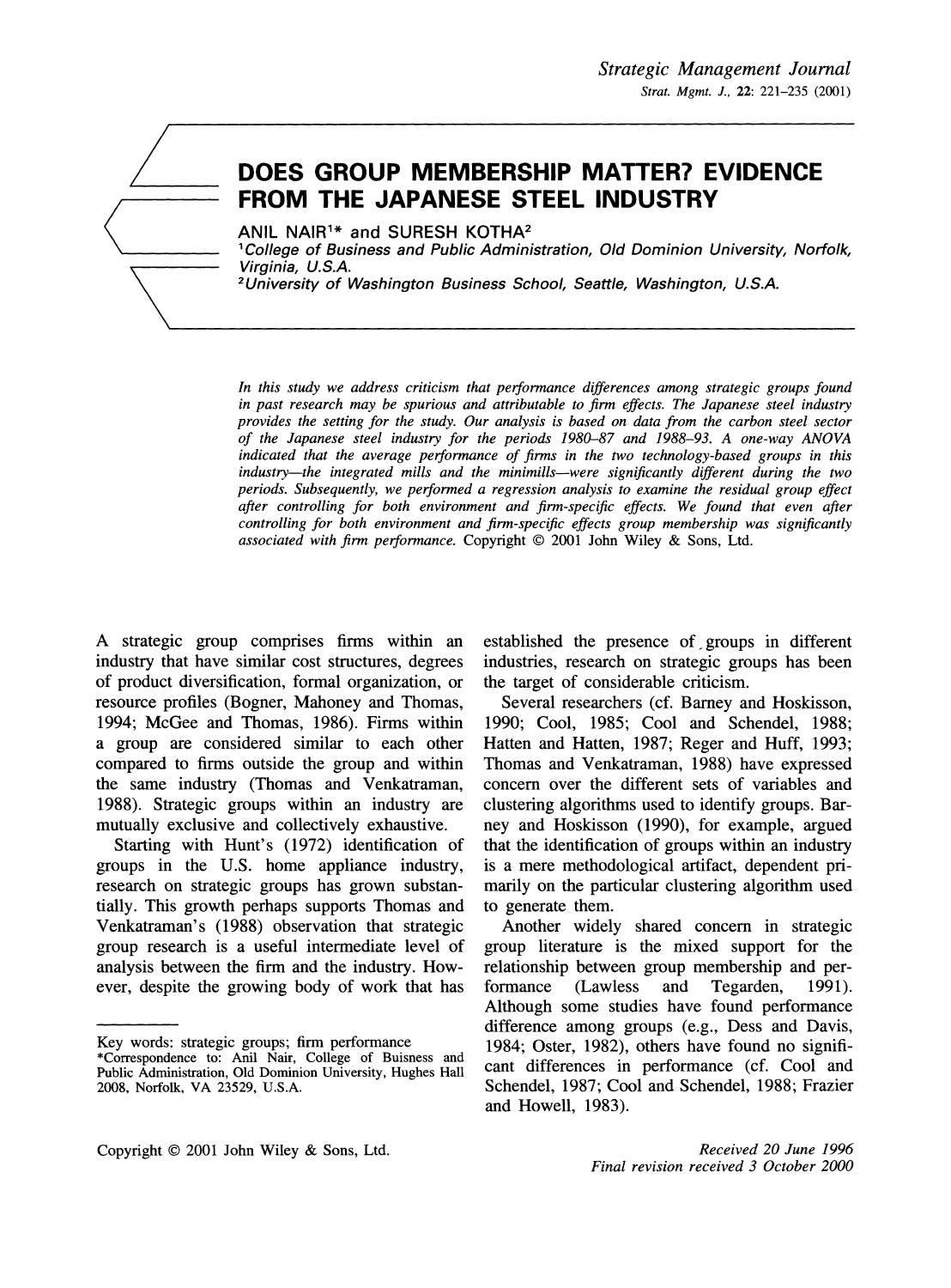**Cool and Schendel (1988) suggested that the conflicting findings may be because of improper identification of mobility barriers. But Barney and Hoskisson (1990) demonstrated that the performance differences between groups exist even when different sets of variables, irrespective of mobility barriers, were used to identify groups within an industry. They concluded that performance differentials among groups may be the result of idiosyncratic firm attributes and may have little to do with group membership per se.** 

**Such concerns about the existence of groups and their impact on firm performance are serious, because they undermine the very concept of strategic groups and its meaningfulness to strategy research. Perhaps it is such concerns that led Dranove, Peteraf and Shanley (1998) to go so far as to assert that a strategic group exists only if the performance of members is an outcome of group characteristics, after controlling for firm and industry characteristics.** 

**This study is an attempt to contribute to grouplevel research by addressing some of the concerns raised above. It primarily focuses on the following question: Does membership in a group affect firmlevel performance? Employing data from the carbon steel sector of the Japanese steel industry (JSI), this study attempts to isolate the direct effect of group affiliation on performance, after controlling for environment and firm-specific factors.** 

**Two factors make the JSI an ideal setting in which to examine the direct effect of group membership on performance. First, this industry**  has two distinct groups—the integrated mills and **the minimills-that produce ordinary or carbon steel.1 The presence of two distinct groups in this industry (as explained in greater detail below) is due to the different technological processes that firms in this industry use to produce steel. Thus, it helps us identify groups without resorting to any clustering algorithms.** 

**Second, the financial performance (measured as return on sales) of the two groups has changed**  **over time (see Figure 1). The integrated mills outperformed the minimills during 1980-87. However, the minimills, as a group, outperformed their integrated counterparts during 1988-93. A priori knowledge that the two groups in the JSI differed in their mean performance levels provides a stylized setting to examine whether performances of firms in the industry were directly associated with group membership. Thus, this study explicitly addresses Barney and Hoskisson's (1990) concern about the lack of clear evidence of the 'group effect' in past studies that have examined performance difference among groups.** 

**We organize this paper as follows. First, we provide a brief history of the JSI and describe the two groups in this industry. Next, we discuss the theory and hypothesis driving our study. Then we describe the sample, methodology, and analyses. Finally, we present the results of our analyses and discuss their implications for strategicgroups research.** 

# **INDUSTRY BACKGROUND AND PRESENCE OF GROUPS**

**Before World War II, Japan had 35 blast furnaces and 280 open-hearth furnaces (OHF) that produced approximately 7.65 million metric tons of steel. However, by the conclusion of World War II, only three blast furnaces and 22 OHFs were operating. Together these furnaces produced 557,000 metric tons of steel, less than 10 percent of the pre-World War II levels. In other words, by the end of World War II the production of steel in Japan collapsed.** 

**Starting in 1946, the Economic Stabilization Board, a Japanese government agency, in consultation with the Supreme Commander of the Allied Powers, started programs to rebuild the core industries such as coal, electric power, and steel.** 



**Figure 1. Performance changes over time in JSI** 

**<sup>1</sup>Steel products come in many grades and are classified into two broad groups: ordinary steel and specialty steel. Ordinary, or carbon steel, contains less than 0.6 percent carbon by weight. In contrast, specialty steel, in addition to the carbon content, contains many alloying elements like molybdenum, tungsten, vanadium, chromium, nickel, and manganese that provide it with special mechanical, physical, and corrosionresistant properties. In 1993, special steel comprised approximately 17.58% of total steel production. In the rest of our discussion, 'steel' refers to carbon steel.**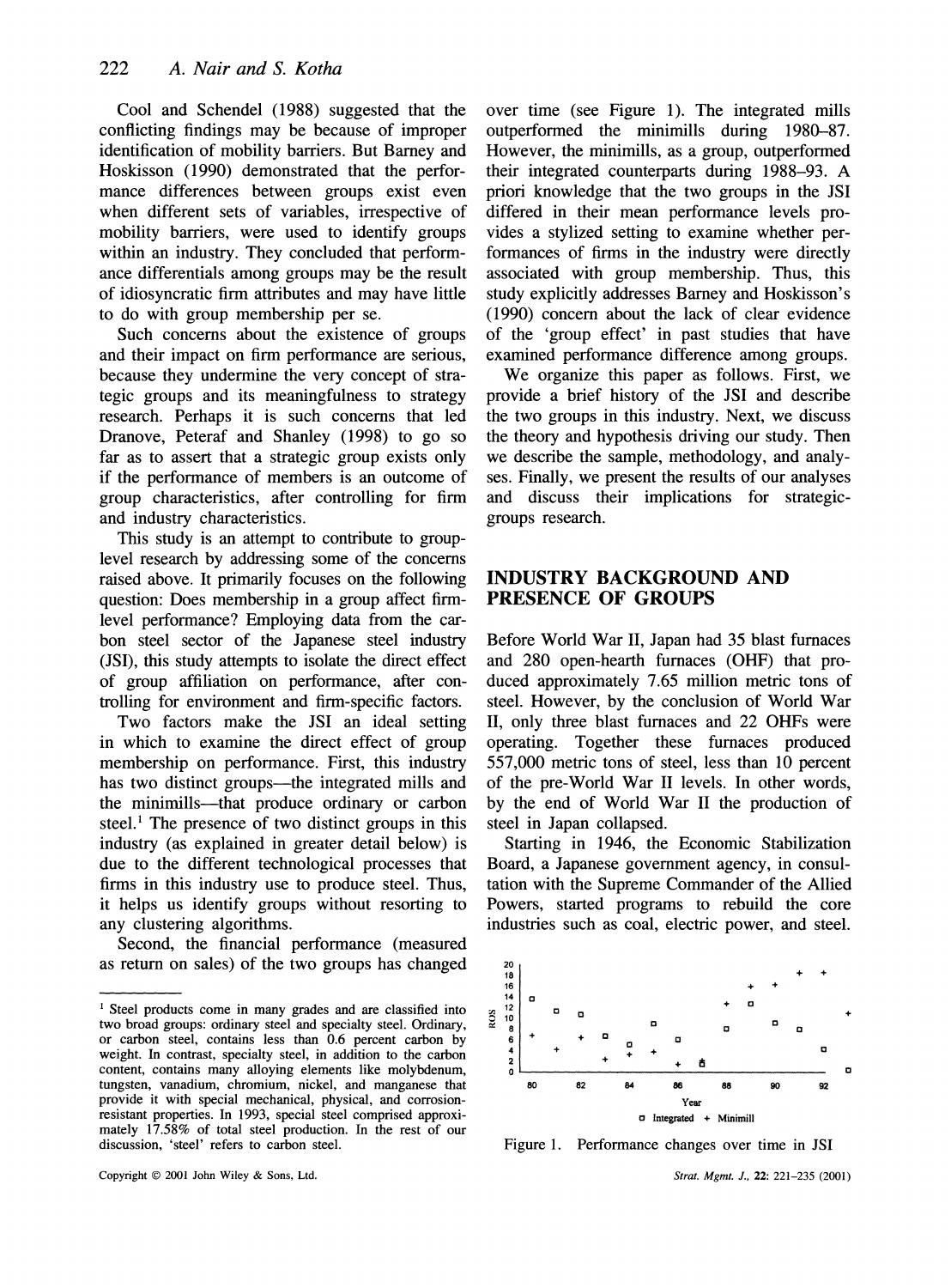**In an effort to revive the steel industry, the Reconstruction Finance Bank of Japan provided financial funding for the acquisition of capital goods and working capital to firms in the industry (JISF, 1968). Additionally, many subsidies were extended to firms in the industry by other Japanese governmental agencies for the purchase of raw materials such as iron ore and coal, both of which were imported into Japan.** 

**Despite these subsidies in 1950, the domestic prices of steel products in Japan were more than 50 percent higher than those in other industrialized nations. In order to make the JSI competitive, the Japanese government encouraged industry leaders to modernize equipment and improve their productivity. This modernization program lasted from 1951 until 1955. It resulted in higher steel-making capacity and improved productivity.** 

**Following the success of the first program, the Japanese government initiated a second modernization program. This program, which lasted from 1956 until 1960, resulted in the setting up of several new steel plants. The number of blast furnaces increased from 21 to 34, the number of OHFs from 134 to 149, the number of basicoxygen furnaces (BOFs) from zero to 13, and the number of electric-arc furnaces (EAFs) from 513 to 662. Due to such efforts and subsidies, the Japanese steel-makers became extremely competitive with the world's leading steel producers by the end of 1960.** 

### **Groups in the Japanese steel industry**

**The JSI has been dominated by the integrated mills. The integrated mills produce steel by first converting iron ore into pig iron in blast furnaces and subsequently reducing the pig iron into steel in BOFs. Japan also had a number of small steel**  producers starting as early as the 1920s. In contrast **to the integrated producers, many of these small firms primarily used the EAFs for producing steel. The viability of small firms in competition with the well-financed larger firms was possible due to the availability of: (1) inexpensive ferrous scrap imported mainly from India and the United States; (2) cheap domestic labor; and (3) low-cost electric power during off-peak hours in Japan.2** 

**After World War II, the main source of inputs for the small firms in the industry came from ferrous scrap left over from the war effort and imports from the United States. The war scrap was ultimately exhausted and, at the same time, imports became less dependable. As a result, the price of ferrous scrap in Japan became one of the highest in the world. This rise in ferrous scrap prices adversely affected the operating costs of small steel mills. However, the switch to BOF technology from OHF by the large integrated steel mills during the late 1950s and early 1960s considerably reduced their (integrated mills) dependency on ferrous scrap as an input to produce steel. The earlier OHF technology deployed by the integrated producers required a 1:1 ratio of ferrous scrap and pig iron to produce carbon steel. In contrast, the newly adopted BOF technology permitted the integrated mills to use a mere 1:9 ratio of ferrous scrap and pig iron to produce carbon steel.** 

**By the late 1960s, as more and more integrated mills installed BOFs, the price of domestic ferrous scrap dropped considerably, and at the same time Japan's dependency on imported ferrous scrap was also reduced. Furthermore, improvements in EAF technology in terms of furnace lining, transformer capacity, and electrode design occurred during the same period, increasing the capacity and quality of steel produced by the EAFs. Thus, the switch to BOF by the large integrated mills and changes in EAF technology benefited the small steel mills, and it ensured their long-term survival and attractiveness within the JSI (JISF, 1995). These changes ensured the presence of two distinct groups within the steel industry: the integrated mills and the minimills.** 

**The two groups differ in their use of technology, and critical inputs employed in the production of steel. The sunk costs and differences in technology create differences in resource endowments (Bogner et al., 1994), which in turn enable the existence of two separate groups. Additionally, the core-melting technology serves as a mobility barrier that prevents firms from switching groups.** 

#### **Existential basis of groups**

**Perhaps responding to Barney and Hoskisson's (1990) concerns about the tendency of clustering algorithms to generate frivolous groups, Peteraf** 

**<sup>2</sup>In 1993, 31.2 percent of crude steel production in the JSI was done through the EAF process. This includes both carbon and special steel products.**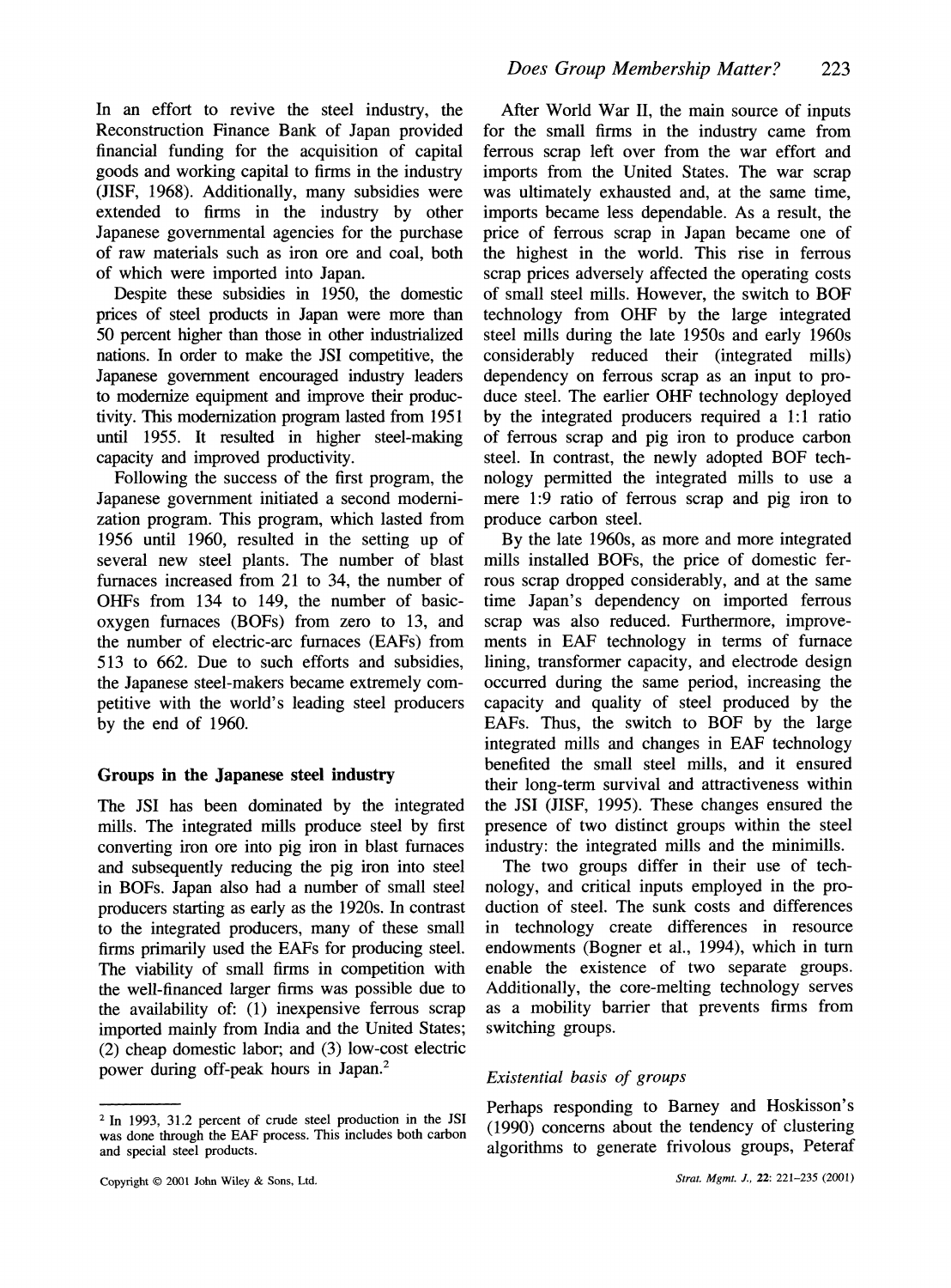**and Shanley (1997) have suggested more robust criteria to establish the existence of groups. They argued that group members should have shared identities. Peteraf and Shanley (1997) assert that strategic group identities are shaped by similar and shared macro- and micro-level processes. According to them, macro-level processes comprise institutional, economic, and historical forces. Whereas historical forces create irrevocable structures that emerge out of path dependencies, economic forces create distinctions among firms based on characteristics such as scale, resource endowments, and technology (Peteraf and Shanley, 1997). Finally, institutional forces such as 'mimetic' and 'normative' pressures (DiMaggio and Powell, 1983) tend to produce convergence over time in firm behavior within a group.** 

**In contrast to the above, micro-level processes that create homogeneity in behavior comprise the following: social identity, learning, and categoriza tion. Categorization processes result from managers' trying to make sense of a complex environment (Fombrun and Zajac, 1987; Lant and Baum, 1995; Porac, Thomas and Baden-Fuller, 1989; Reger and Huff, 1993). Vicarious learning processes, wherein firms use peers from their own groups as referent others, lead to convergence of**  member repertoire of strategies over **(Bandura, 1989). Finally, social identity processes reinforce the notion of membership in a group, and over time firm behavior tends to follow the group's norms. Thus, according to Peteraf and Shanley (1997) it is these macro- and micro-level forces that give rise to distinct group identities and form the existential basis of groups.** 

**Groups in the JSI were subject to several of the macro processes discussed above. The two groups-integrated and minimills-were shaped by distinct historical forces. Integrated mills emerged out of institutionally coordinated efforts following World War II; the minimills, in contrast, have existed since the early 1920s, and have a shared history based on their dependence on common inputs comprising electric power and ferrous scrap.** 

**The differences in the technology adopted by the two groups (i.e., EAF vs. BOF) meant that they were subject to different economic forces. For example, differences in steel-melting technology between the groups translate into differences in economies of scale-integrated mills need larger capacities to achieve scale economies** 

**compared to minimills. Finally, the two groups were also subject to different institutional pressures. As government agencies such as the Economic Stabilization Board, MITI, and the Reconstruction Finance Bank of Japan played a more critical role in the coordination and growth of the integrated mills, they were subject to different normative and coercive pressures than those belonging to the minimill group.** 

**While we did not collect any direct evidence of micro-level processes, evidence of the outcome of both macro and micro processes are observed in the conduct of the two groups. For instance, according to O'Brien (1989), during the 1960s when the Ministry of International Trade and Industry's (MITI) power had declined, coordination among firms continued through Jishu Chosei (self-regulation). Under this system, managers from leading Japanese steel companies met regularly at the Japan Iron and Steel Federation to coordinate production, pricing, export, and investment plans. Also, when the integrated mills experienced a downturn in the mid-1980s, all but one of the firms started diversifying into the semiconductor business (The Economist, 1994). More recently, integrated mills have jointly attempted to develop the direct iron ore smelting reduction process (DIOS) (Iron Age New Steel, 1994). Thus, by virtue of their shared identities, the integrated and minimills constitute two distinct groups within the JSI.** 

**The above use of core-melting technology to**   $overcomes$ **associated with the use of clustering methods to classify firms into groups (Barney and Hoskisson, 1990; Wiggins and Ruefli, 1995).3** 

**<sup>3</sup>The method we used here to identify the two groups may ignore the presence of finer groupings within the industry. An anonymous reviewer referred to this issue as the 'group within group within group' problem. To test if there were such finer groupings, we performed a cluster analysis of firms in JSI for the 1980-93 period using Ward's method. We followed decision rules developed by Fiegenbaum, Sudarshan, and Thomas (1990) to determine the number of groups. We performed the analysis using different sets of scope and resource commitment variables. The number of groups identified each year ranged from three to six. The shifts in the number of groups identified, the lack of any meaningful interpretability of the groups based on industry reports, and discussion with analysts cause us to be suspicious of these groupings. Moreover, we could not assess the extent to which these groups had experienced distinct shared identities. In addition, such an approach violates Cool and Schendel's (1988) suggestion that groups should be identified on the basis of mobility barriers, which in this industry is the tech-**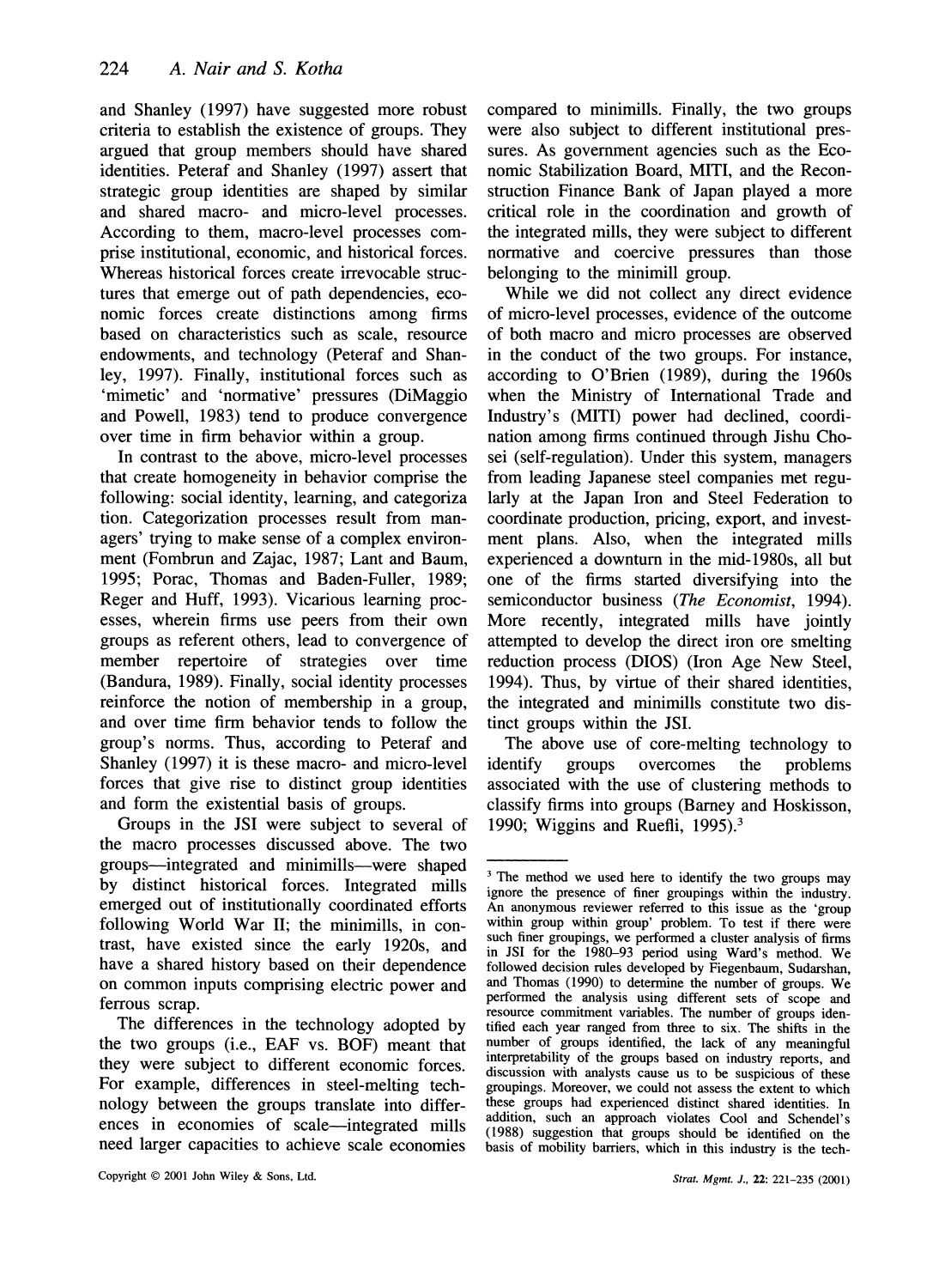# **THEORY AND HYPOTHESIS**

**The principal thrust of strategic groups research has been on examining the relationship between group membership and firm performance. This thrust reflects strategy researchers' orientation towards identifying factors that affect firm performance. As Thomas and Venkatraman (1988): 541) have aptly argued:** 

**... strategic management is centrally concerned with issues of organizational performance ... and strategies are often evaluated in terms of performance implications ... Indeed, we go as far as to note that if strategic groups are to be truly useful for theory construction in strategic management, then there should be a relationship between strategic group membership and performance criteria.** 

**Recently Dranove et al. (1998) went so far as to assert that a strategic group exists only if the performance of members is an outcome of group characteristics, after controlling for firm and environment characteristics.** 

### **Group membership and performance**

**Group membership may be associated with firm performance for the following reasons: (1) differences in intragroup competition; (2) asymmetrical impact of intergroup competition; (3) differences in the bargaining power of group members visa-vis customers and suppliers; and (4) the presence of mobility barriers.** 

#### **Intragroup competition**

**Firms within a strategic group may generate above-normal returns if the group characteristics prevent the emergence of perfect competition within it. In other words, some groups resemble oligopolies and are able to generate superior performance (Newman, 1978). Factors affecting oligopolistic coordination may include the number and size of firms within a group and their shared history (Porter, 1980). For example, a small number of firms in a group may recognize their mutual interdependence and be able to achieve** 

**tacit coordination and avoid excessive competition in product and factor markets, enabling members to generate above normal rents.** 

#### **Intergroup competition**

**Intergroup competition in an industry depends upon the extent of market interdependence, number of groups, and industry growth, among other factors (Porter, 1980). Excessive intergroup competition can reduce any above-normal profits that a firm could generate because of its unique strategies or intragroup factors discussed above. Moreover, performance difference among groups might be caused if the effect of intergroup rivalry is asymmetrical. Asymmetries can exist when different groups possess different cost structures, diversification, or market power (Bogner et al., 1994; Nayyar, 1989). For example, in the brewing industry, excessive competition had differential effects on local, regional, and national brewers (Boeker, 1991).** 

### **Differences in bargaining power**

**Differences in bargaining power that the groups have vis-a-vis their suppliers and customers could also generate differences in profitability (Porter, 1980). This is especially true when factor or product markets are partitioned or do not completely overlap. Under such conditions, groups within an industry may face different sets of suppliers and customers. The size of suppliers or customers, concentration, availability of substitutes, differentiation, and switching costs would influence the bargaining power that group members may have in product or factor markets (Porter, 1980). Differences in bargaining power among groups can create differences in rents generated by members in different groups (Dranove, Peteraf and Shanley, 1993).** 

#### **Mobility barriers**

**Performance differences that emerge because of asymmetries in intra- or intergroup competition, or bargaining power in factor and product markets, may disappear unless they are sustained by mobility barriers among groups. Mobility barriers are factors which deter or inhibit the movement of a firm from one strategic group to another (Caves and Porter, 1977; McGee and Thomas,** 

**nology used to melt steel. Thus, we proceeded with the technology-based grouping. Results of cluster analysis available from authors on request.**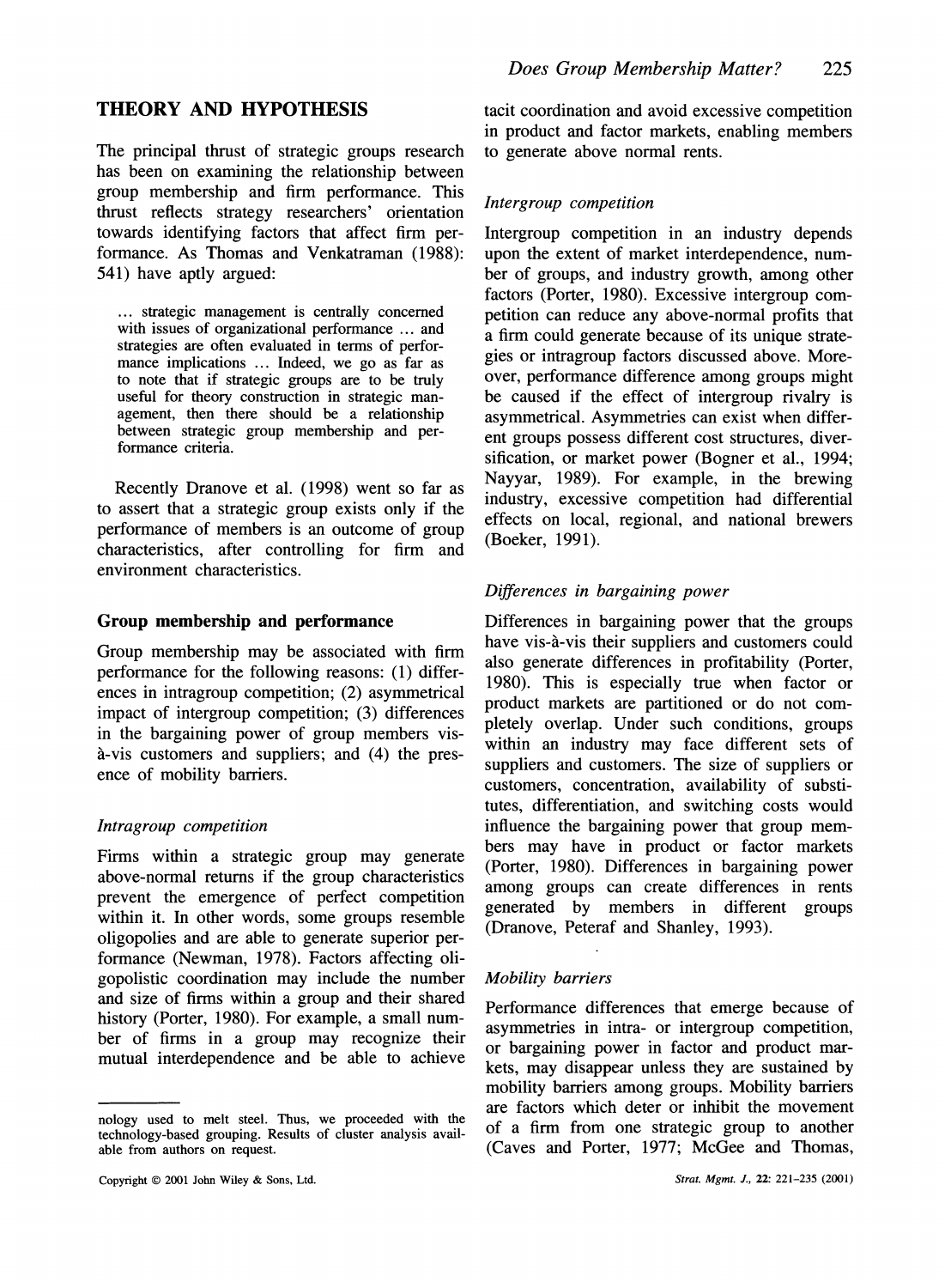**1986; Porter, 1980). These barriers prevent firms from low-performing groups from moving into high-performing groups and sustains performance difference among groups. In the absence of mobility barriers, firms from low-performing groups could easily move into the highperforming groups, increase intragroup competition, and reduce the profitability of group members.** 

# **Performance in the JSI**

**In the JSI, several of the factors discussed above appear to be present. Mobility barriers are clearly high and asymmetrical in the JSI. Entry into the integrated group is extremely difficult because of the high investment costs-upwards of \$5 billion. Entry barriers into the minimills group are relatively low at about \$60 million.** 

**In addition, the number and size of firms in the two groups differed considerably, creating differences in intragroup competition.4 There were seven integrated mills and nineteen minimills that produced carbon steel. In 1993, integrated mills**  had on average 18,460 employees and ¥1.075 **billion in sales. The minimills on average had 1307 employees and sales of Y119 million. The smaller number of firms in the integrated group increases the likelihood of achieving greater oligopolistic coordination.** 

**The two groups also differed considerably in their product markets and cost structures that may create asymmetries in impact of intergroup competition. The integrated mills produce steel plates and I-section beams, in addition to bars and rods; whereas the minimills are predominantly focused on the bar and rod segments of the product market. Because of the greater market overlap in the bar and rod segments, the minimill group members are more vulnerable to competition from the integrated mills in these segments. On the other hand, differences in scale and overhead cost structures make the integrated group members more vulnerable during periods of decline in steel demand.** 

**Partitioned factor markets, where the integrated mills principally use iron ore and coke as the** 

**input raw materials, while the minimills use ferrous scrap, and the differences in the number and size of firms in the two groups (mentioned earlier) have resulted in differences in bargaining power that the two group members have with their suppliers. For example, the integrated mills were able to institute coordinated procurement of raw materials by acting as a single customer in international markets (Mohan and Berkowitz, 1988). In contrast, the market for ferrous scrap, the key input for the minimills, is highly volatile because of the large number of EAF furnaces (carbon and special steel), and fluctuations in supply.5** 

**In sum, the two groups in the JSI differ in terms of the number and size of firms in their groups, face asymmetric intergroup competition, have different bargaining powers in factor markets, and are separated by substantial mobility barriers. Thus:** 

**Principal Hypothesis: After controlling for firn- and environment-specific effects, group membership will be associated with firm-level performance.** 

# **METHODS**

# **Sample and data**

**We collected data from publicly traded firms listed on the Tokyo, Osaka, and Nagoya Stock Exchanges. Our main source of data was the Analysts' Guide, one of the most respected and**  comprehensive **Japanese firms available today. This guide is published annually by Daiwa Securities, a leading financial services firm in Japan. Data from this guide have been used by other researchers (e.g., Lieberman, Lau and Williams, 1990; Kotha and Nair, 1995). This guide provides information on all the publicly traded companies on Japan's three most important stock exchanges: Tokyo, Osaka, and Nagoya.** 

**To ensure the reliability of our data, we crosschecked the data obtained from this source with data available from the Japan Company Hand-**

**<sup>4</sup>Whereas there were 45 blast furnaces in December 1994 in Japan, the number of EAFs was 480 (JISF, 1995). Each firm usually operates more than one furnace, and many of the EAFs are exclusively used to manufacture special or alloy steels.** 

**<sup>5</sup> The ferrous-scrap requirements of the JSI are now increasingly met from domestic sources. Fluctuations in scrap supply depend on the demand for steel. In periods of high steel demand, scrap supply falls and prices rise; in periods of low steel demand, scrap supply is high and prices fall.**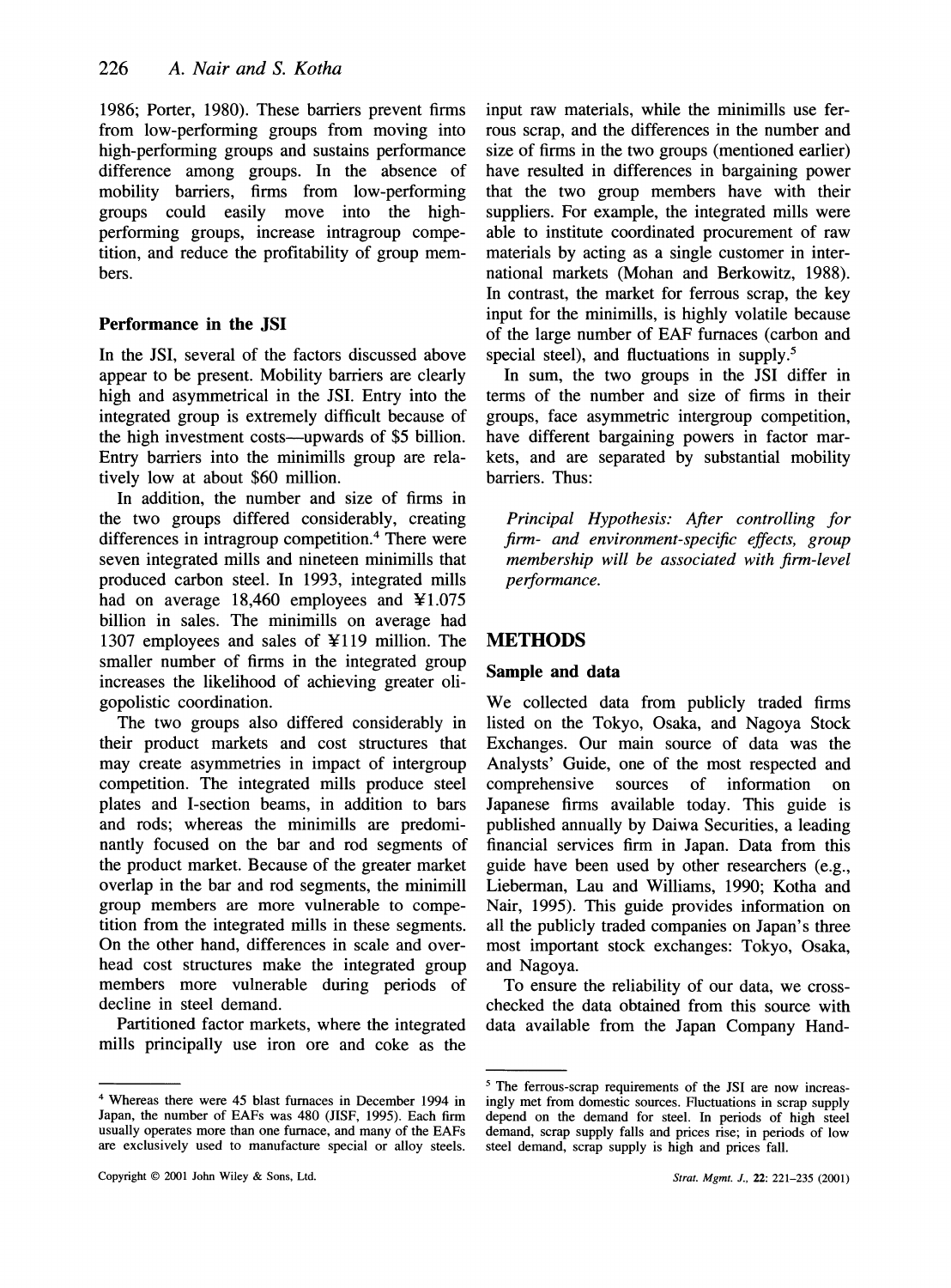**book (JCH). JCH is another well-known source for data on Japanese firms. This guide is published quarterly by Toyo Keizai Inc. This investigation found no discrepancies between the two data sets.6** 

**We focused on data for the period 1980-93. We chose 1980 as our starting year for the analyses because, by then, firms in the JSI had completely rebounded from the effects of the 1973 recession created by the global oil crisis caused by the Arab Oil Embargo. The oil embargo and the resultant increase in oil prices created tremendous hardships for Japanese firms because many of them were heavily dependent on imported oil as their primary energy source. Overall, the 12 firms in our sample together accounted for more than 90 percent of carbon steel sales in the JSI in 1993.** 

### **Group membership**

**We operationalized membership in a group using two dummy variables: 'Group 1' and 'Group 2.' The Group 1 variable was assigned a value of '1' if a firm belonged to the integrated group and '0' otherwise. Similarly, 'Group 2' was assigned a value of '1' if a firm belonged to the minimills group and '0' otherwise. In a sample where only two categories exist, as in this case, only one dummy variable is included in the regression analysis. The excluded group thus becomes a reference group, and the regression coefficient will express the difference between the two group means (Hardy, 1993).** 

### **Performance**

**The financial performance measures employed in this study are return on sales (ROS) and return on assets (ROA). We assessed ROS as the ratio of operating income to total sales, and ROA as the ratio of operating income to total assets.7 Although these two measures may be distorted due to aggregations, it is generally acceptable**  **when the firms in the sample are relatively undiversified (Venkatraman and Ramanujam, 1986). In 1993, the most recent year in our sample, the average level of diversification for firms in our sample was less than 16 percent.** 

## **Control variables**

**Earlier we noted that many studies examining performance differences among strategic groups have failed to control for environment- and firmspecific effects. Controlling for such effects is important because without such controls it is impossible to isolate the direct effect of group membership on performance. Thus, we introduced the following environment- and firm-specific control variables.** 

## **Environment variable**

**Environment-level changes have been shown to impact firm-level performance (Capon, Farley, and Hoenig, 1990). Additionally, such changes may have asymmetrical impact on the groups (and individual firms) within an industry. For instance, in periods when steel demand is high, scrap supply falls and prices rise; in periods of low steel demand, the availability of scrap supply is plentiful and hence prices tend to fall. As minimills are more dependent upon the price of ferrous scrap, the demand for steel has an asymmetric effect on the two groups.** 

**We used 'environmental munificence' to control for any changes in environment that may be associated with firm performance. 'Environmental munificence' describes the capacity of an environment to support organizations in the market place (Yasai-Ardekani, 1989). We operationalized 'environmental munificence' as the change in gross domestic product (GDP) because GDP accounts for the magnitude of changes in resource availability between time periods.** 

### **Firm variables**

**To control for firm effects, we used firm-level realized strategy measures (Mintzberg, 1978), firm age, and firm size. We included firm size because this measure serves as a proxy for a variety of economic impediments related to mobility. We assessed size as the number of employees on the firm's payroll for each year. Firm age can help** 

**<sup>6</sup>Although JCH is less comprehensive in its coverage of industry-level data than the Analysts' Guide, it is less expensive and widely available in most university libraries. We found no discrepancies between the two data sets. This was as expected since we were gathering financial and operating data on publicly traded companies.** 

**<sup>7</sup>It must be noted that Japanese firms tend, in general, to understate their asset values (Ito and Pucik, 1993).**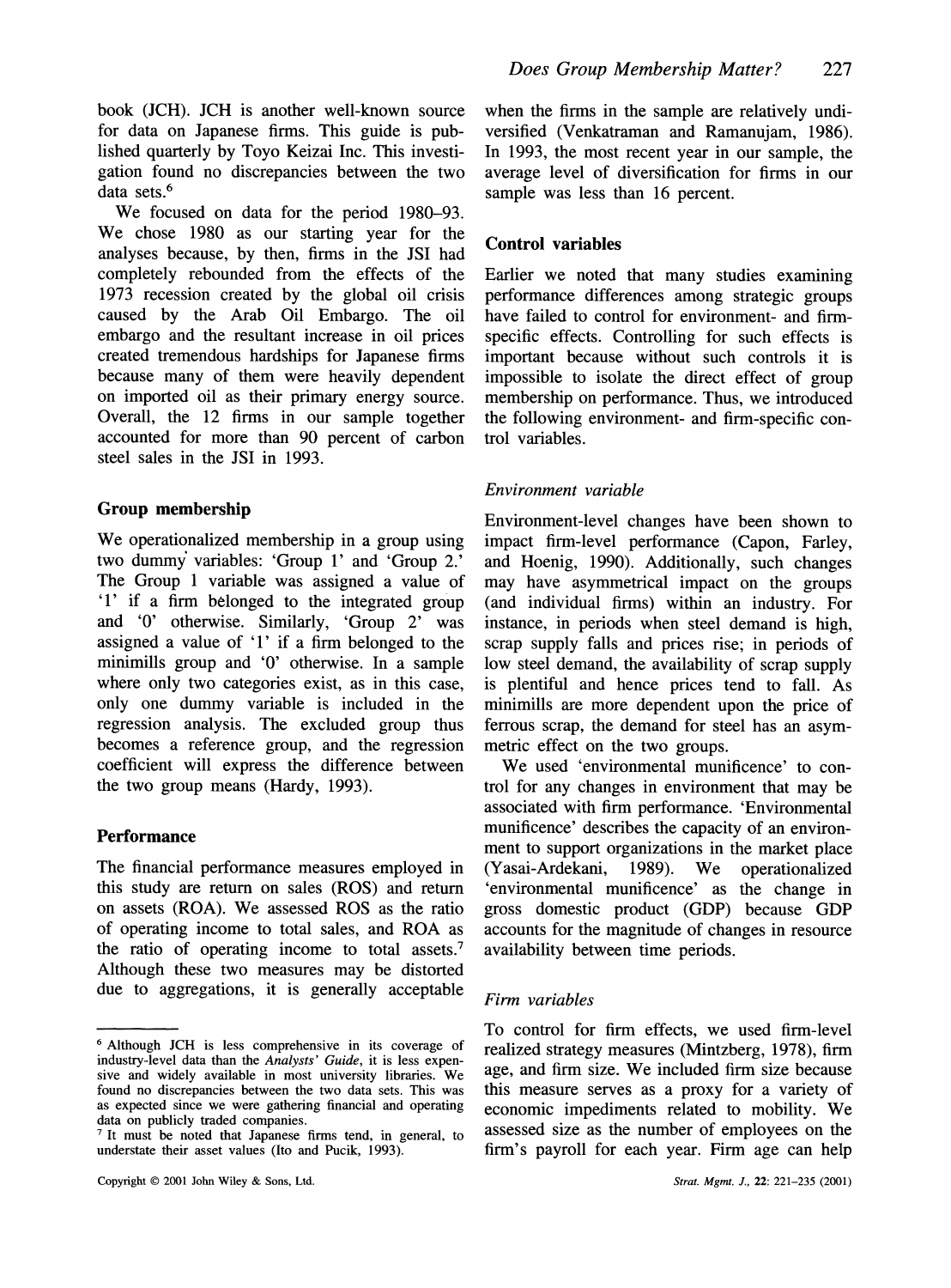**determine the efficiency of a firm's operations, equipment, and its access to and relationship with powerful networks that control distribution of steel products. Moreover, age serves as a proxy for tacit dimensions such as employee skills and organizational knowledge. We measured firm age as the chronological age of the firm since its founding.** 

**In addition to age and size, we controlled for realized strategy measures such as employee productivity, capital expenditures, capital intensity, exports, and degree of diversification outside the steel industry (Hambrick, 1983). We operationalized 'employee productivity,' a measure of realized firm-level efficiency, as price-index adjusted sales per employee for each year for each firm. 'Capital expenditures' and 'capital intensity' provide a measure of a firm's asset parsimony dimension (Hambrick, 1983). These two variables indicate a firm's commitment to employ technology to improve productivity and quality dimensions. We assessed 'capital expenditures' as net expenditures for plant and equipment, and 'capital intensity' as the ratio of total assets to the number of employees. We operationalized a firm's 'exports' as the percentage of foreign sales to total sales, and 'diversification' as the percentage of total sales that it derived from businesses other than steel.** 

**Each of these realized strategy variables was calculated for all firms in the sample for the period 1980-93.** 

# **Firm-specific effects**

**While this study intends to control for firm-level variables (such as 'employee productivity'), it can be argued that some part of these variables can be attributed to the firm's membership in a group.8 Thus, to control for the true firm-level effects, the group effects have to be partialled out. Not doing so can result in double counting such effects in regression models that include both firm- and group-level variables. Further, there is also the possibility that having both sets of variables can induce collinearity problems in the analyses.9** 

**To prevent such distortions, we first isolated the firm-specific effect by running a regression analysis with the firm-level variables (employee productivity, capital expenditures, exports, age, capital intensity, and diversification) as the dependent variables, and the group-level dummy variable (GR1) as the independent variable. The model specification was as follows:** 

$$
Y_i = K + \beta X_i + \varepsilon \tag{1}
$$

Here  $Y_i$  is the ith strategy of a firm.  $X_i$  is the **group dummy variable. The residuals in the above model constitute the firm-specific effect after the group effect has been filtered out. These residuals were used to perform the analysis in Equation 2, described below.** 

## **Analyses**

**Table 1 provides the descriptive statistics and zero-order correlations among the dependent and independent variables.** 

**As illustrated in Figure 1, performance differences (ROS) between the integrated mills and minimills changed considerably over time; integrated mills as a group outperformed minimills during the 1980-87 time period, and minimills outperformed their integrated counterparts during the 1988-93 time period.10 The results of the ANOVAs for the two time periods using ROS and ROA as the dependent variable and the membership in group as the categorical variable are presented in Table 2. These results are consistent with the representation in Figure 1.** 

### **Model**

**The relationship between firm performance and**  the environment, firm-specific variables, **group dummy variable were modeled as follows:** 

**<sup>8</sup>We thank the reviewers for providing this insight. 9 Even a variable such as age can have a group component, i.e., firms that are founded during the same time reflect the technology and strategies of the period, and thereby belong to a group (Stinchombe, 1965).** 

**<sup>10</sup> We investigated whether the two time periods (1980-87 and 1988-93), identified based on performance difference, comprised distinct strategically stable time periods (SSTPs).**  Following Cool and Schendel (1988) and Fiegenbaum et al. (1990), we performed Bartlett's  $\chi^2$  test to examine the stability **of the variance-covariance matrices of the strategy variables across the years (e.g., 1980-81; 1981-82; 1982-83, and so on until 1992-93). The stability of the variance-covariance matrix across each year pair indicates whether there is a relative shift in firm strategies that can alter the group composition. The test coefficients indicate that the groups were stable over the period under study. That is, the relative change**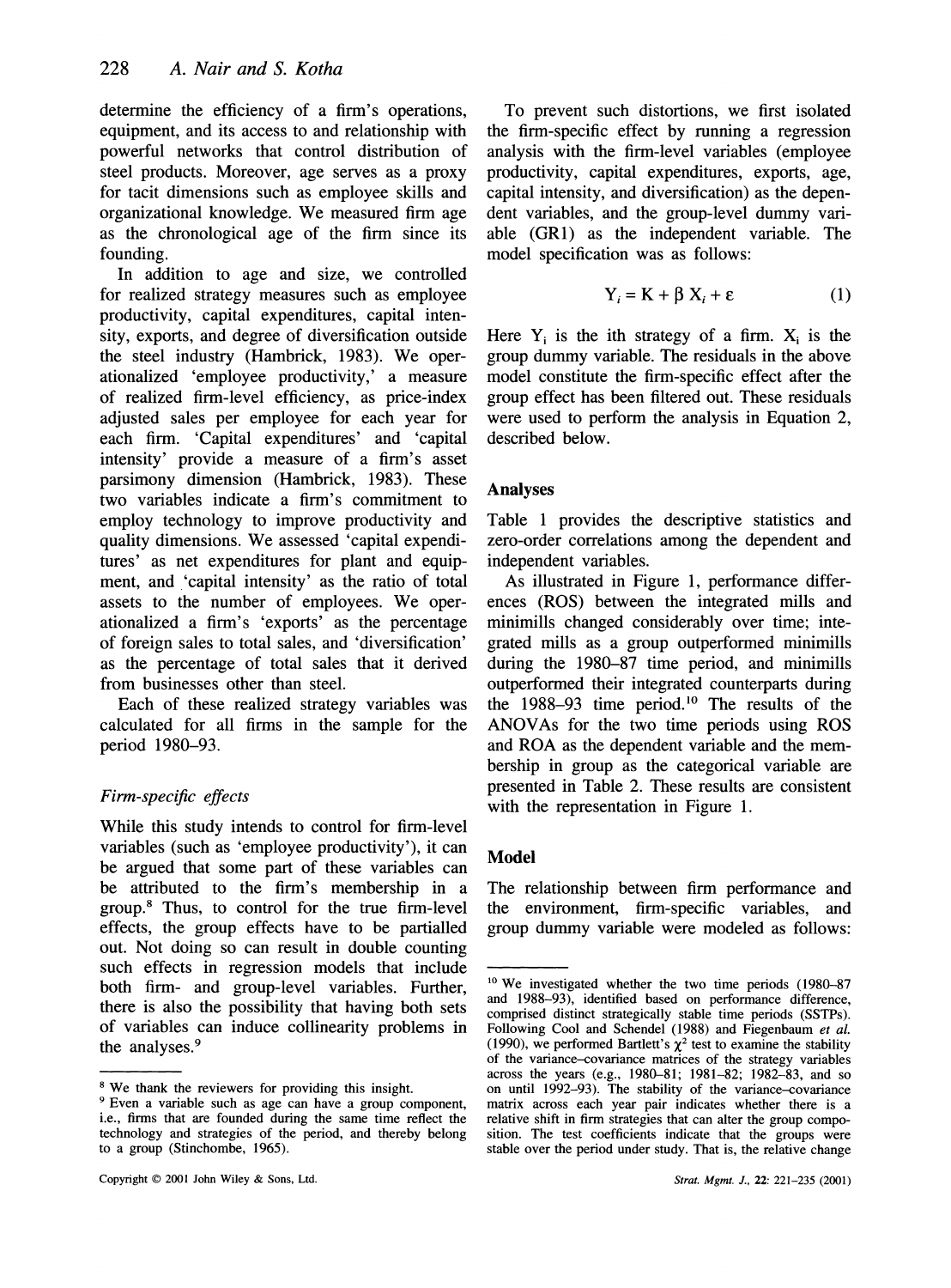$$
Y_{it} = \beta' X_{it} + \epsilon_{it} \ (i = 1, 2, ..., N; \ t = 1, 2, ..., T)
$$
\n(2)

**Yit is defined as the return on sales (assets) for**  firm i in year t.  $X_{it}$  are the independent variables; **that includes the environment variable, firmspecific variables (residuals from Equation 1), and the group dummy variable for firm i in the year t. We estimated separate models for both ROS and ROA. Efficient and unbiased regression estimation of such time series cross-sectional (TSCS) data may need correction for the following problems:** 

- **a) Error terms for cross-sectional observations may be heteroskedastic.**
- **b) Cross-group correlation, that is, error term for**  firm i in time  $t(\varepsilon_{it})$ , is related to error term for firm *j* in time  $t(\varepsilon_{it})$ .
- **c) Within-group autocorrelation, that is, error**  term for firm i in time  $t(\varepsilon_{it})$ , is related to error **term for firm i in time t - 1(** $\varepsilon_{it}$  $\leq$  **1) (Greene, 1993; Pindyck and Rubinfeld, 1991).**

**Another potential estimation problem is multicollinearity. Multicollinearity exists when the independent variables in the model are highly correlated, thereby affecting the accuracy of the regression calculations. Under these conditions OLS estimates are inefficient (i.e., standard errors are inflated) but not biased (Netter, Wasserman and Kutner, 1989).** 

**Because of the presence of highly correlated variables, multicollinearity was a concern. We checked for multicollinearity in the models by examining the variance inflation factors (VIF) for each independent variable. If these values were above the recommended values of 10 (Netter et al., 1989), we dropped the suspect variable and reestimated our regression models. We dropped the 'size' and 'capital intensity' variables from all our models to avoid concerns with multicollinearity.11** 

**We then estimated regression models using LIMDEP software (Greene, 1992). Using LIM-DEP, we estimated generalized least-squares (GLS) models using the TSCS estimator. The TSCS estimator provides consistent estimates in the presence of groupwise heteroskedasticity, cross- and within-group autocorrelation. The model and the procedures used are those described in Greene (1993): 444 and LIMDEP Version 6).** 

**Given the changes in performance observed over time, we modeled the relationships between group membership and performance for the two time periods. We performed regression analyses using two sets of dependent variables: ROS and ROA. Table 3a and Table 3b show results of our analyses for the 1980-87 and 1988-93 period respectively.** 

**Model 1 (Table 3a) estimates the relationship among environment- and firm-specific variables and ROS for the 1980-87 period. In Model 2, we include the group dummy variable. Model 3 examines the impact of environment- and firmspecific variables on ROA. In Model 4, we include the group dummy variable.** 

**Model 5 (Table 3b), estimates the relationship among environment- and firm-specific variables and ROS for the 1988-93 period. In Model 6, we add the group dummy variable. Model 7 examines the impact of both environment- and firm-specific variables on ROA. In Model 8, we include the group dummy variable. Thus, we estimated eight different regression models.** 

### **RESULTS**

#### **ANOVA results**

**The ANOVA results indicate that the integrated mills had a significantly higher ROS during 1980-87, whereas the minimills had a significantly higher ROS between 1988 and 1993. ANOVA results for the ROA variable indicate that during the 1980-87 period there was no significant difference between the integrated mills and minimills. However, during the 1988-93 period the minimills had a significantly higher ROA than the integrated mills.** 

**in the strategies of firms was not significant. Results are available on request from the authors.** 

**<sup>11</sup> We incorporated size into our base model; however, it was not significant. The two groups use different technologies to produce steel and therefore have different cost structures and economies of scale. While the minimum efficient plant size for the integrated mill is, on the average, 3 million tons per year, the minimum efficient size for minimills with one furnace could be as low as 500,000 tons (D'Costa, 1999: 146). The lack of significance of the size variable suggests** 

**that there was not much performance difference among firms attributable to scale, possibly because the firms in the sample had sizes beyond the minimum efficient scale.**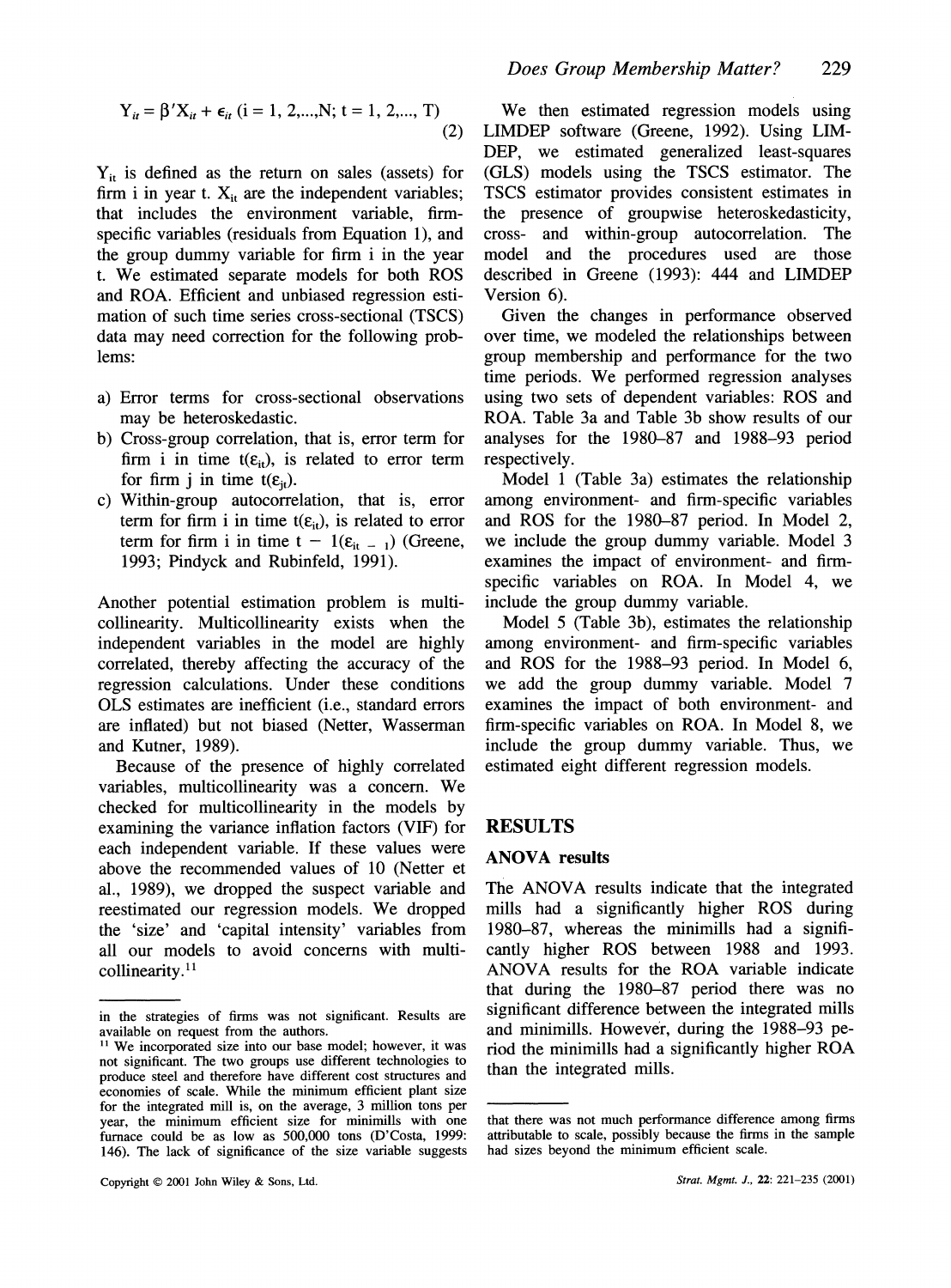230 A. Nair and S. Kotha

Copyright  $@ 2001$  John Wiley & Sons, Ltd.

Strat. Mgmt. J., 22: 221-235 (2001)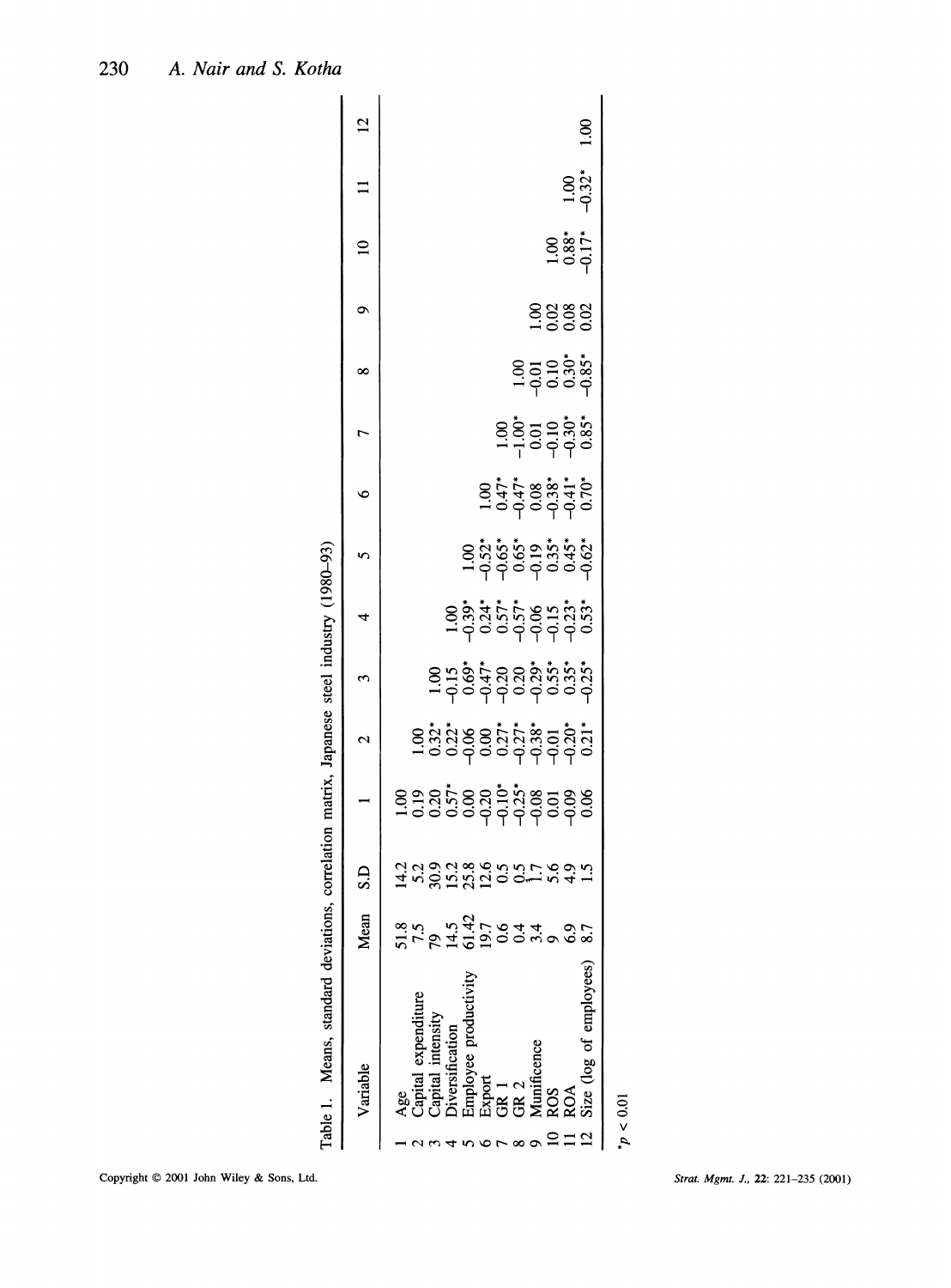|                          | $1980 - 87$ <sup>a</sup> |                  |             |           | $1988 - 93b$         |                   |                     |           |
|--------------------------|--------------------------|------------------|-------------|-----------|----------------------|-------------------|---------------------|-----------|
|                          | Integrated<br>mills      | <b>Minimills</b> | F-statistic |           | Integrated-<br>mills | Minimills         | <b>F</b> -statistic |           |
| <b>ROS</b>               | 8.09<br>(4.31)           | 4.16<br>(4.27)   | 17.06       | p < 0.001 | 9.23<br>(3.63)       | 15.71<br>(5.02)   | 40.49               | p < 0.001 |
| <b>ROA</b>               | 5.66<br>(3.22)           | 5.21<br>(4.15)   | 1.39        | n.s.      | 5.94<br>(2.55)       | 12.64<br>(5.16)   | 52.95               | p < 0.001 |
| Size/1000                | 28.33<br>(19.7)          | 1.35<br>(0.66)   | 59.61       | p < 0.001 | 20.07<br>(14.9)      | 1.20<br>(0.48)    | 51.15               | p < 0.001 |
| Age                      | 51.64<br>(16.6)          | 45.00<br>(4.5)   | 4.86        | p < 0.05  | 58.60<br>(16.6)      | 49.70<br>(5.9)    | 7.89                | p < 0.001 |
| Cost<br>efficiency       | 0.83<br>(0.04)           | 0.89<br>(0.06)   | 25.70       | p < 0.001 | 0.79<br>(0.03)       | 0.72<br>(0.06)    | 34.30               | p < 0.001 |
| Employee<br>productivity | 40.99<br>(6.12)          | 67.89<br>(16.05) | 126.13      | p < 0.001 | 57.47<br>(9.61)      | 96.83<br>(28.63)  | 68.83               | p < 0.001 |
| Capital<br>expenditures  | 8.01<br>(2.83)           | 2.99<br>(1.71)   | 83.03       | p < 0.001 | 8.90<br>(4.1)        | 6.19<br>(5.6)     | 5.75                | p < 0.05  |
| Capital<br>intensity     | 63.78<br>(11.70)         | 54.19<br>(11.22) | 13.99       | p < 0.001 | 87.90<br>(14.20)     | 119.46<br>(32.58) | 31.13               | p < 0.001 |
| Diversification          | 20.00<br>(15.70)         | 3.53<br>(4.38)   | 33.56       | p < 0.001 | 23.20<br>(15.70)     | 3.80<br>(3.60)    | 43.75               | p < 0.001 |
| <b>Exports</b>           | 28.86<br>(11.42)         | 19.77<br>(9.91)  | 14.15       | p < 0.001 | 18.40<br>(8.10)      | 4.30<br>(4.40)    | 74.95               | p < 0.001 |

**Table 2. ANOVA-Differences between integrated and minimills in the Japanese Steel Industry** 

**a1980-87,**  $n = 88$ **; b1988-93,**  $n = 72$ **; standard deviations in parentheses.** 

|                                | 1980–87 time period |                         |             |                        |  |
|--------------------------------|---------------------|-------------------------|-------------|------------------------|--|
|                                | Model 1             | Model 2                 | Model 3     | Model 4                |  |
|                                | (ROS)               | (ROS)                   | (ROA)       | (ROA)                  |  |
| <b>Firm-specific variables</b> |                     |                         |             |                        |  |
| Firm age                       | $-0.2735$           | $-0.2288^{+}$           | $-0.2621*$  | $-0.2035$ <sup>+</sup> |  |
|                                | (0.1826)            | (0.1173)                | (0.1220)    | (0.1110)               |  |
| Employee productivity          | 0.0535              | $-0.1573**$             | $-0.1889*$  | $-0.1718*$             |  |
|                                | (0.1130)            | (0.0556)                | (0.0859)    | (0.0774)               |  |
| <b>Exports</b>                 | $-0.1764$           | $-0.1398*$              | $-0.1860*$  | $-0.0902$              |  |
|                                | (0.1168)            | (0.0602)                | (0.0815)    | (0.0827)               |  |
| Diversification                | 0.10804             | $-0.0196$               | 0.1245      | 0.0487                 |  |
|                                | (0.1310)            | (0.0802)                | (0.0937)    | (0.0886)               |  |
| Capital expenditures           | $-0.1492*$          | $-0.2434***$            | $-0.2755**$ | $-0.3159***$           |  |
|                                | (0.0723)            | (0.0585)                | (0.0707)    | (0.0653)               |  |
| Industry-specific variable     |                     |                         |             |                        |  |
| Munificence                    | $-0.0636$           | $-0.1384*$              | $-0.1454*$  | $-0.1722**$            |  |
|                                | (0.0608)            | (0.0558)                | (0.0593)    | (0.0577)               |  |
| Group membership               |                     |                         |             |                        |  |
| Group 1                        |                     | $0.5186***$<br>(0.0723) |             | $0.2347*$<br>(0.0917)  |  |
| $R^2$                          | 0.6910              | 0.7678                  | 0.7307      | 0.7328                 |  |
| Log-likelihood                 | $-126.49$           | $-125.70$               | $-127.09$   | $-127.73$              |  |

**Table 3a. GLS regression results (dependent variable-ROS and ROA) for 1980-87** 

**\*\*\*p<.005; \*\*p<.Ol; \*p<0.05; p<0.1; 1980-1987, n=88; Standard Errors in parentheses** 

Copyright © 2001 John Wiley & Sons, Ltd. Strat. Mgmt. J., 22: 221-235 (2001)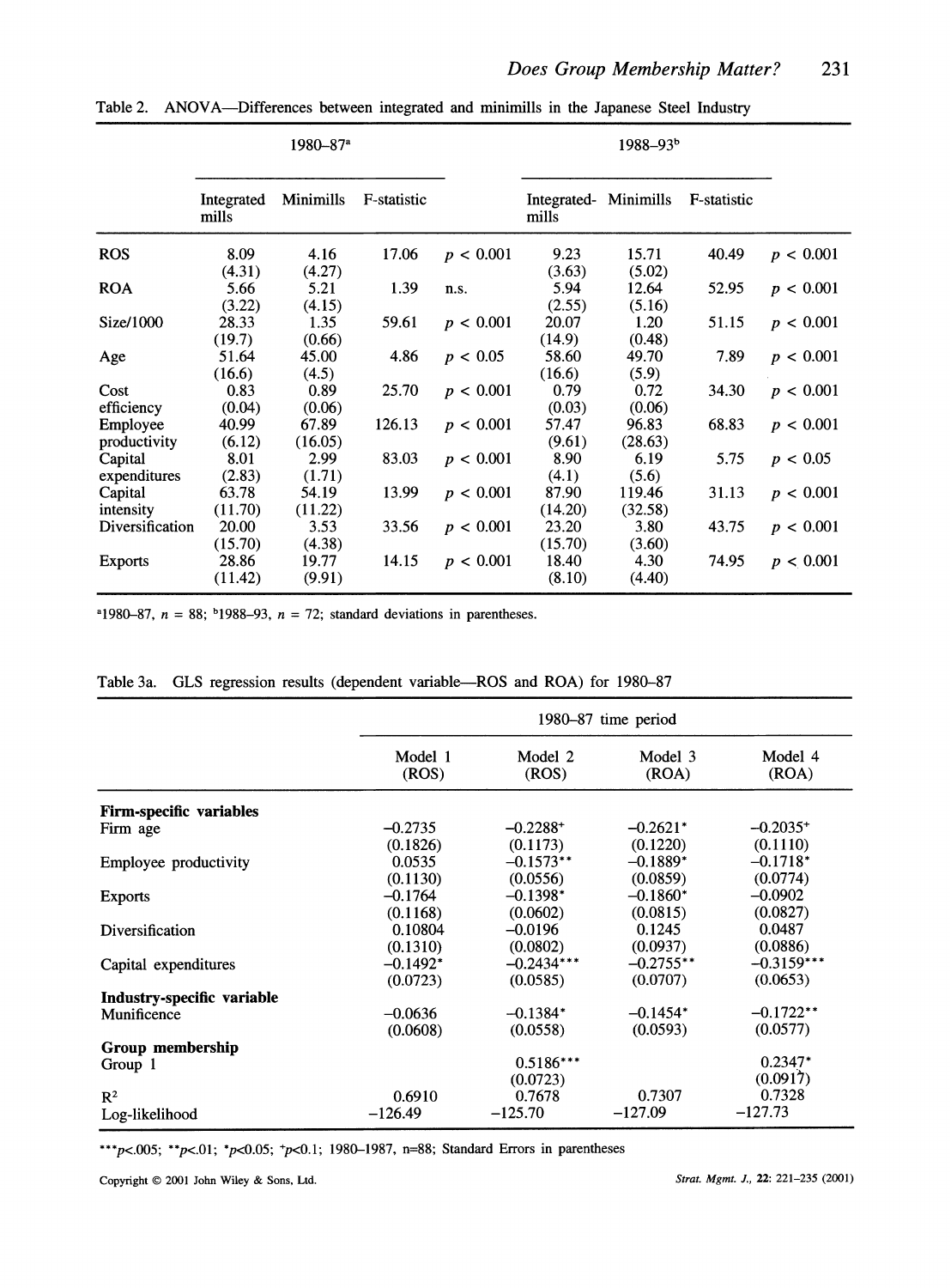# **232 A. Nair and S. Kotha**

|                            | 1988–93 time period |                          |             |                          |  |
|----------------------------|---------------------|--------------------------|-------------|--------------------------|--|
|                            | Model 5             | Model 6                  | Model 7     | Model 8                  |  |
|                            | (ROS)               | (ROS)                    | (ROA)       | (ROA)                    |  |
| Firm-specific variables    |                     |                          |             |                          |  |
| Firm age                   | $-0.1473$           | $-0.0167$                | $-0.2474+$  | $-0.0480$                |  |
|                            | (0.1375)            | (0.0874)                 | (0.1288)    | (0.0461)                 |  |
| Employee productivity      | 0.0457              | $0.3467***$              | $0.4194***$ | $0.5063***$              |  |
|                            | (0.0730)            | (0.0760)                 | (0.0758)    | (0.0864)                 |  |
| <b>Exports</b>             | $-0.2134*$          | $-0.1514^{+}$            | $-0.1702$   | $-0.0746$                |  |
|                            | (0.1071)            | (0.0774)                 | (0.1048)    | (0.0463)                 |  |
| Diversification            | 0.0043              | $-0.0971$                | $0.2246*$   | $-0.0457$                |  |
|                            | (0.1215)            | (0.0791)                 | (0.1098)    | (0.4852)                 |  |
| Capital expenditures       | 0.0591              | $0.1956*$                | $-0.1069$   | $-0.0156$                |  |
|                            | (0.0817)            | (0.0818)                 | (0.0721)    | (0.0593)                 |  |
| Industry-specific variable |                     |                          |             |                          |  |
| Munificence                | 0.0956              | $0.3961***$              | 0.1018      | $0.3099***$              |  |
|                            | (0.0810)            | (0.0790)                 | (0.0716)    | (0.0522)                 |  |
| Group membership           |                     |                          |             |                          |  |
| Group 1                    |                     | $-0.6183***$<br>(0.0785) |             | $-0.7388***$<br>(0.0605) |  |
| $\mathbb{R}^2$             | 0.8320              | 0.9248                   | 0.7707      | 0.9143                   |  |
| Log-likelihood             | $-106.41$           | $-103.38$                | $-108.47$   | $-104.01$                |  |

|  |  | Table 3b. GLS regression results (dependent variable-ROS and ROA) for 1988-93 |  |  |  |
|--|--|-------------------------------------------------------------------------------|--|--|--|
|--|--|-------------------------------------------------------------------------------|--|--|--|

\*\*\*p < 0.005; \*\*p < 0.01; \*p < 0.05; \*p < 0.1; 1988-93,  $n = 72$ ; standard errors in parentheses.

**While the ANOVA results indicate that performance differences existed between the two groups during the two time periods, they (the results) do little to inform us whether such differences were due to environment, firm-specific, or group-level effects (Barney and Hoskisson, 1990). In order to isolate the group-level effects, we examine the regression results that control for firm-specific and environment effects.** 

### **Regression results**

**Our principal hypothesis stated that group membership will have a direct effect on performance, after controlling for firm- and environment-level effects. For the 1980-87 period, in Model 2, the 'Group 1' variable is positively related to performance (ROS) and significant at p < 0.005. In Model 4, the 'Group 1' variable is positively related to performance (ROA) and significant at p < 0.05 (see Table 3a). For the 1988-93 period, in Model 6, the 'Group 1' variable is negatively associated with ROS and significant at p < 0.005. During the same period, in Model 8, the 'Group 1' variable is negatively associated with ROA and significant at p < 0.005 (see Table 3b). Thus,** 

**we found strong support for the principal hypothesis.** 

**As expected, many of the variables introduced to control for environment- and firm-specific effects are related to ROA and ROS, and are statistically significant. This suggests that both environment and firm-specific factors were associated with firm-level performance, a finding that is consistent with the extant strategy literature (cf. Capon et al., 1990).** 

# **DISCUSSION AND CONCLUSION**

**We noted earlier that Barney and Hoskisson (1990) have argued that prior research had yet to establish that performance differences among strategic groups are due to group-, and not firmspecific factors. This paper set out to examine whether membership in a group has a direct effect on firm performance, after controlling for environment and firm-specific factors. We used firms from the Japanese Steel Industry (JSI) to perform our analyses. The presence of two distinct groups that use different technologies to produce carbon steel provided an ideal setting to**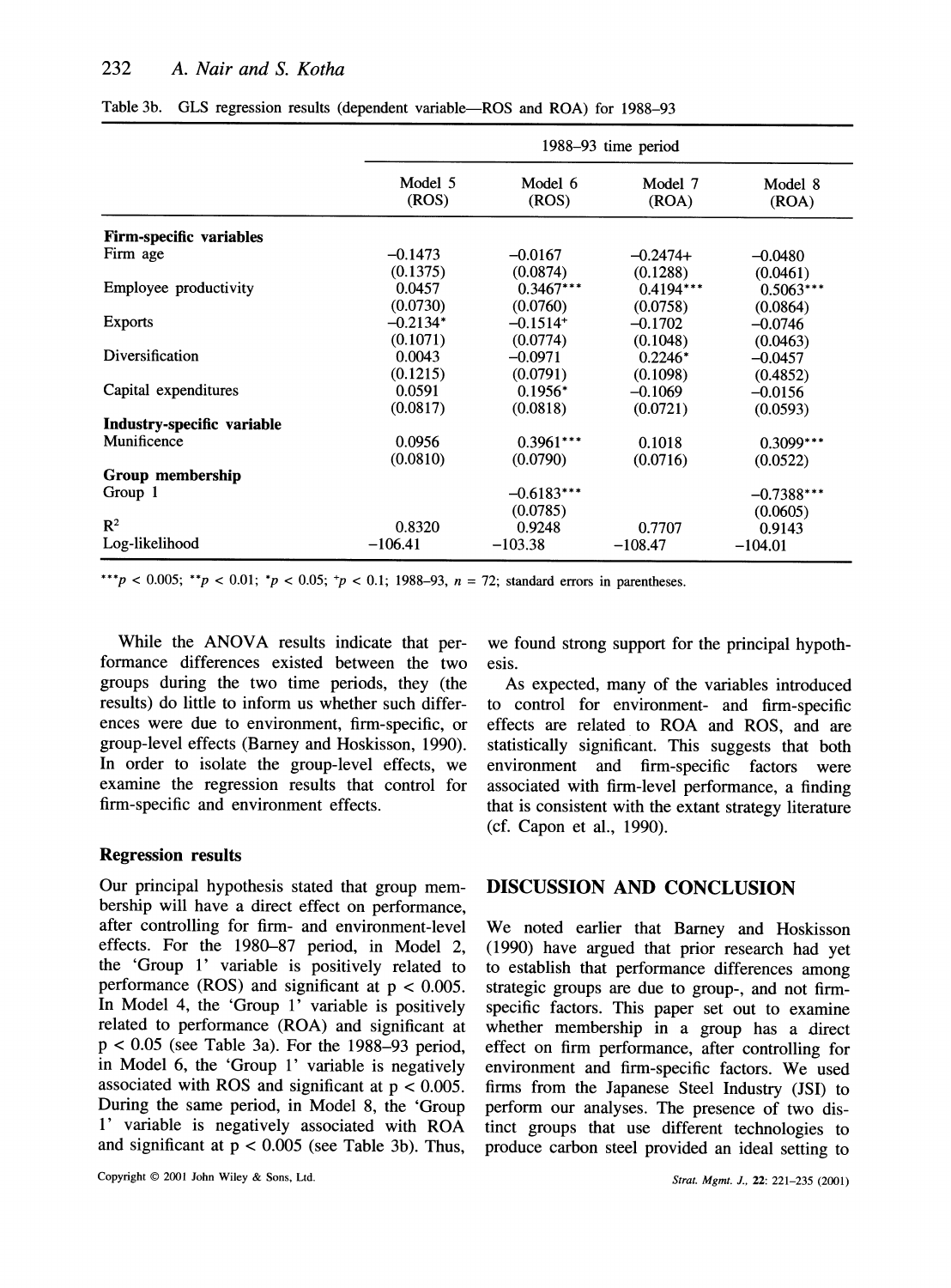**examine this issue. It allowed us to avoid the criticism leveled at past studies on groups-that the groups identified in such studies were mere methodological artifacts.** 

**Results indicate that after controlling for environment- and firm-specific effects, group membership was associated with firm-level performance. Interestingly, we found that, while membership in the integrated group was positively associated with firm performance during the 1980-87 period, membership in the group was negatively associated with performance during the 1988-93 period. Next, we elaborate on this shift in group effect. But, before we do that, we discuss the ANOVA and regression results to identify the nature of direct effects.** 

#### **The analyses compared**

**A comparison of the ANOVA and regression results indicates that, except for one instance, the two analyses are generally consistent. It is only for the ROA analysis for the 1980-87 time period that we note a discrepancy in the ANOVA (Table 2) and regression (Table 3a) results. The ANOVA analysis does not indicate a significant difference between the integrated mills and minimills in ROA; however, the regression results indicate that membership in the integrated group is positively associated with ROA (Model 4, Table 3a). We suspect that in this instance controlling for firmspecific factors in the regression analysis etched out the group effects masked in the ANOVA.** 

## **Explaining turnaround in group effect**

**Membership in the integrated group was positively associated with performance during the 1980-87 period, but had a relative negative impact during the 1988-93 period. As discussed earlier, differences in number and size of firms in the group, mobility barriers, and the bargaining power of the group members in the factor markets clearly benefited the integrated group members during the 1980-87 period.** 

**However, our study of the industry suggests that three factors-that interestingly may have been beyond the control of JSI managersappeared to have influenced the outcomes we observe in this paper during the 1988-93 period. First, the strengthening of the Japanese yen during the mid- to late 1980s had an adverse impact on** 



**Figure 2. U.S.-Japan exchange rate** 

**the performance of firms that were exposed to foreign markets (see Figure 2). As the integrated mills had generally greater exports than the minimills, they were more vulnerable to adverse exchange rate movements.** 

**Second, it appears that the price coordination among firms had declined over the period. An examination of the Steel Price Index published by the Japan Steel Federation shows that the index steadily fell from 1980 to 1985, when it faced a steep decline in 1986 followed by a slight improvement during the subsequent years and another decline in 1992 (see Figure 3). On average, the price index between 1988 and 1993 did not reach the pre-1987 levels. The sluggish demand for steel might have led to the breakdown in price coordination among firms in the integrated group.12 Additionally, the larger size and greater fixed and overhead costs of the integrated mill compared to minimills might have made them more vulnerable to enhanced price competition during this period. Thus, while members of the integrated group continued to enjoy some advantages because of their membership, these advantages diminished with changes in industry** 



**Figure 3. Steel price index, JSI (based on data from OECD reports)** 

**<sup>12</sup>Steel production gradually increased between 1987 and 1990 but declined thereafter until 1993. The growth in GDP also saw a rise between 1987 and 1988 but sharply declined thereafter until 1993.**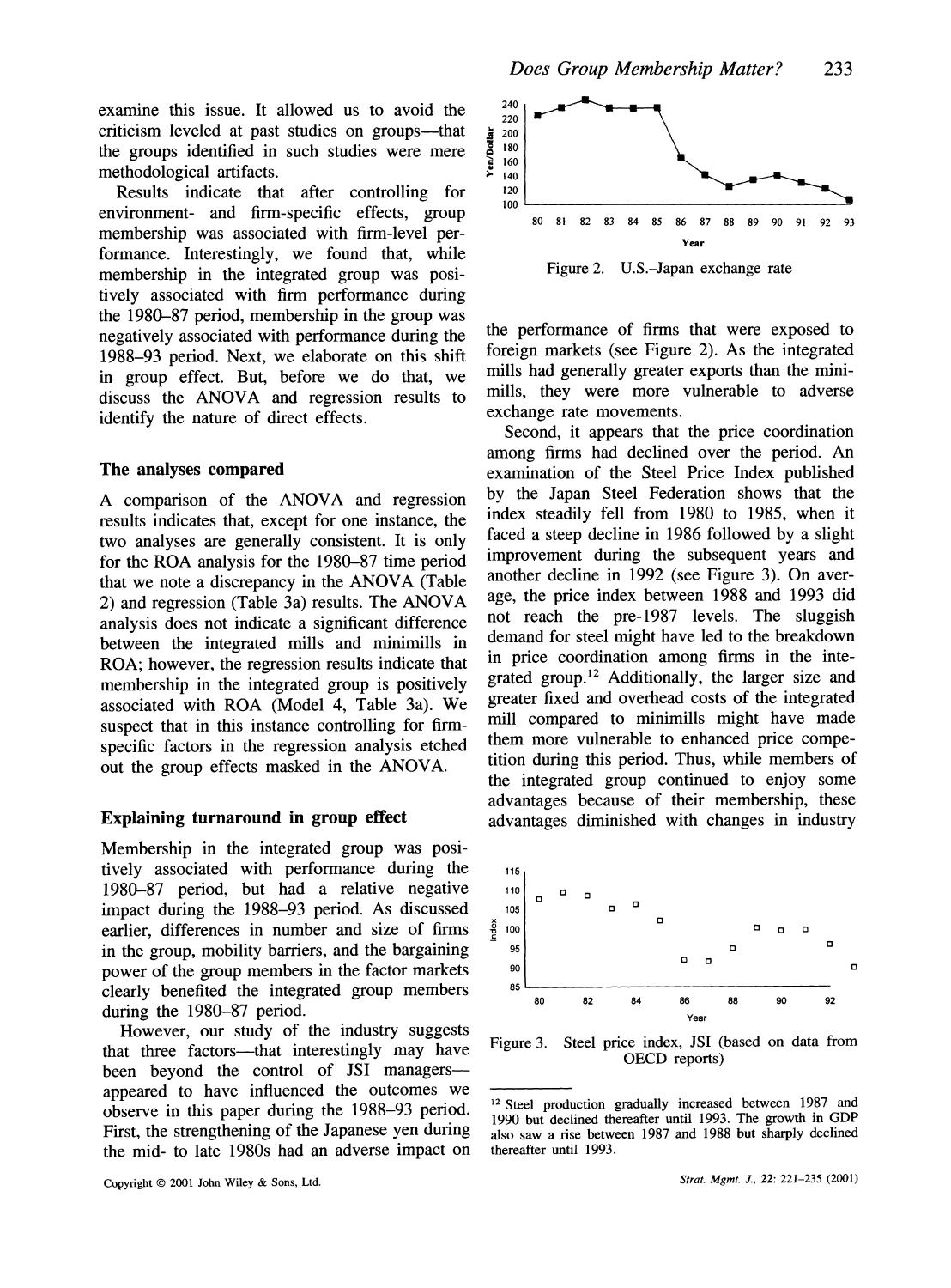**conditions, thereby producing the results we observe in Models 6 and 8.** 

**Lastly, the declining prices of ferrous scrap may have had a relatively greater benevolent impact on minimills performance because of their greater dependence on it as a key input (see Figure 4).** 

Thus, the convergence of three developments **stronger yen, declining pricing power, and weaker ferrous-scrap prices-resulted in the change in performance impact of integrated group membership after 1987.13** 

## **LIMITATIONS AND FUTURE RESEARCH**

**Isolating the direct effect of group membership on firms remains difficult because of the fuzziness of firm, group, and industry boundaries. As a consequence, firm, group, and industry effects on firm performance may quite often be deeply entangled. This paper was an attempt to unravel**  and understand this messy relationship. Thus, we **Barney JB, Hoskisson RE. 1990.** Strategic groups: **addressed one of the principal concerns in strategic group research by investigating the direct effect of group membership on firm performance by controlling for both environment and firmspecific effects.** 

**While we were able to isolate the direct effects, we must acknowledge that the generalizabilty of our findings is limited by our choice of industry. We deliberately chose a setting-the carbon steel sector of the Japanese Steel Industry-that allowed us to identify groups without resorting to clustering algorithms. Perhaps future studies can use ideas offered by Peteraf and Shanley (1997) and** 



**Figure 4. Scrap price index, JSI (based on data from OECD reports)** 

**13 Perhaps it was because firm strategies that were included in the variance-covariance analysis had not shifted appreciably during the 1980-93 period that we did not observe any transitions in the analysis and identification of strategically stable time period (SSTP).** 

**Copyright © 2001 John Wiley & Sons, Ltd.** Strat. Mgmt. J., 22: 221-235 (2001) **Strat. Mgmt. J., 22: 221-235** (2001)

**Nath and Gruca (1997) to identify robust groups across industries to isolate firm, group, and industry effects on firm attributes and performance.** 

## **ACKNOWLEDGEMENTS**

**We thank the two anonymous reviewers and the following people, whose ideas, comments, and assistance with statistical and methodological issues have tremendously benefited the paper: Professors Joel Baum, William Greene, William Guth, Keith Ito, Kiran Karande, Tom Lee, Prabhala Raghava Rao, David Selover, and Bhatt Vadlamani. We thank Professor Arun Kumaraswamy for comments on an earlier version of this paper and Professor William Hogan for providing data on labor productivity.** 

#### **REFERENCES**

- **Bandura A. 1989. Social Foundation of Thought and Action. Prentice-Hall: Englewood Cliffs, NJ.**
- **untested assertions and research proposals. Managerial and Decision Economics 11(3): 187-198.**
- **Boeker W. 1991. Organizational strategy: an ecological perspective. Academy of Management Journal 34(3): 613-635.**
- **Bogner WC, Mahoney JT, Thomas H. 1994. Paradigm shift: parallels in the origin, evolution and function of the strategic group concept with the resourcebased theory of the firm. Faculty working paper #**  93-0172. Bureau of Economic and **Research. College of Commerce and Business Administration. University of Illinois at Urbana-Champaign.**
- **Capon N, Farley JU, Hoenig S. 1990. Determinants of financial performance: a meta-analysis. Management Science 36(10): 1143-1159.**
- **Caves RE, Porter ME. 1977. From entry barriers to mobility barriers: conjectural decisions and contrived deterrence to new competition. Quarterly Journal of Economics 91: 421-434.**
- **Cool K. 1985. Strategic group formation and strategic group shifts: a longitudinal analysis of the U.S. pharmaceutical industry, 1963-1982. Doctoral dissertaion, Purdue University.**
- **Cool K, Schendel D. 1987. Strategic group formation and performance: the case of the U.S. pharmaceutical industry, 1963-1982. Management Science 33(9): 1102-1124.**
- **Cool K, Schendel D. 1988. Performance differences among strategic group members. Strategic Management Journal 9(3): 207-223.** 
	- **D'Costa AP. 1999. The Global Restructuring of the Steel Industry. Routledge: New York.**
	- **Dess GG, Davis PS. 1984. Porter's (1980) generic**